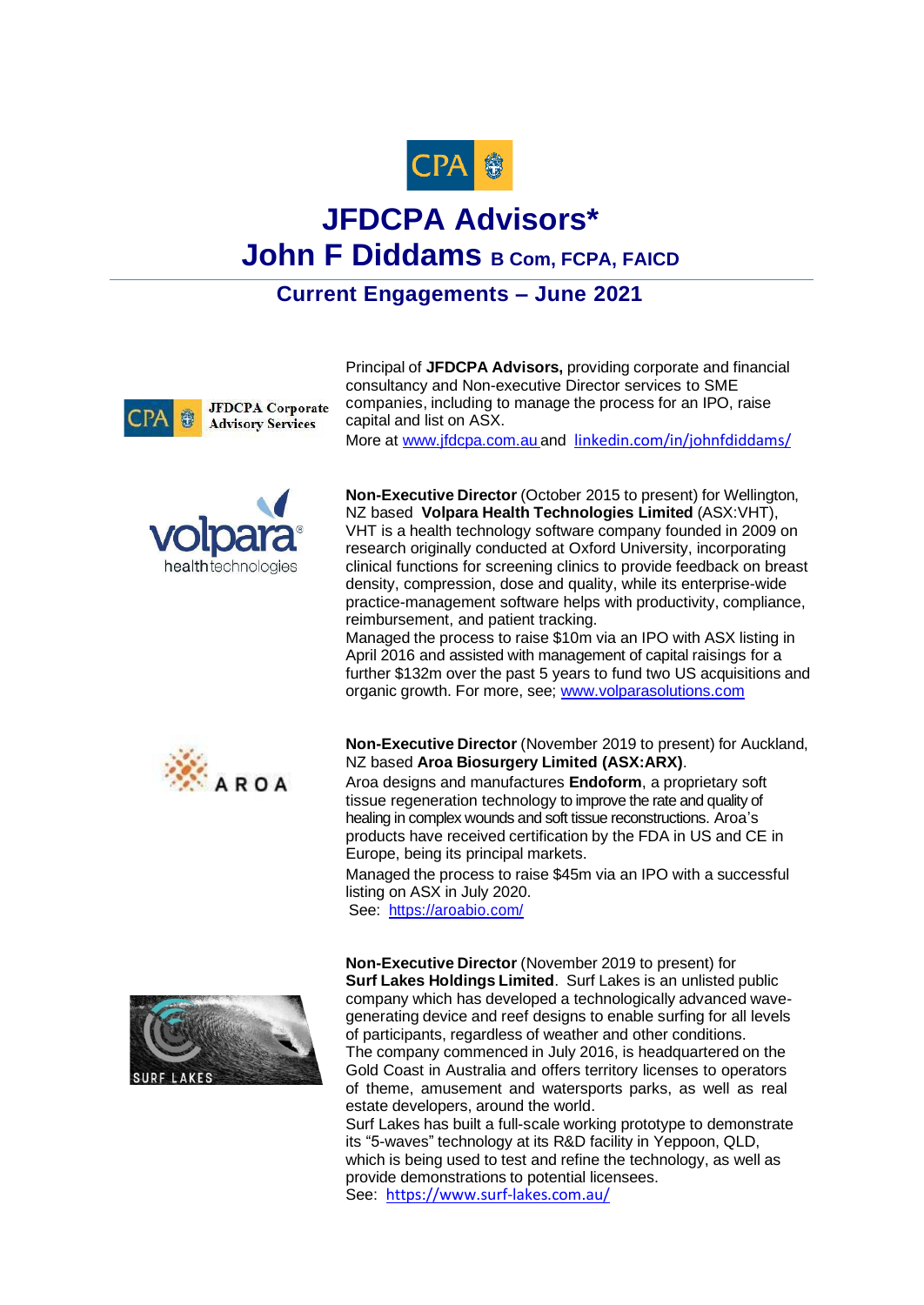

**Non-Executive Director** (December 2020 to present) for **DIT AgTech Limited**. DIT is based in Toowoomba, Queensland, and has a number of innovative and patented technology solutions, focused primarily on nutrient supplementation for livestock, utilising "Internet of Things" (IoT) technology and devices over mobile and satellite connectivity, to sustainably grow food at scale to feed a growing global population. DIT has developed unique dosing technology that allows proportional dosing of essential nutrient supplements into the livestock drinking water, which improves animal body weight and condition, provides significant cost-savings and improved productivity for producers, reduces the impact of grazing on the environment and enhances animal welfare. See:<https://ditagtech.com.au/>

## **Previous Engagements – 2012 to 2019**











Previously November 2013 to December 2019; 6 years) Non-Executive Director and Deputy Chair to **Experience Co Limited**  (previously Skydive the Beach Group Limited**) (ASX:EXP)** an adventure sports company, providing tandem skydiving and adventure experiences in 18 scenic locations in Australia and 3 in New Zealand. Managed a \$25m IPO and ASX listing in March 2015 and subsequently raised \$142m of new capital to acquire a number of synergistic acquisitions in Queenstown NZ and Cairns, FNQ. Resigned due to other commitments. For more, see; [www.experienceco.com](http://www.experienceco.com/)

Previously (August 2016 to February 2019; 2.5 years) Non-Executive Director to **Oliver's Real Food Limited (ASX:OLI)**, operator of Quick Service Restaurants ("QSR") at highway locations along the east coast from Queensland border to metropolitan Melbourne under the branding of "Oliver's Real Food". Oliver's provides a fresh and organic alternative to traditional "junk food" most often found at such motorway service centers. Managed the \$15m IPO and ASX listing in May 2017. Resigned due to other commitments. For more, see [www.oliversrealfood.com.au](http://www.oliversrealfood.com.au/)

Previously (April 2012 to October 2014; 2.5 years) a Non-Executive Director to **Indoor Skydive Australia Group Limited (ASX: IDZ)**, managed the process for the IPO to raise \$12m and list on ASX in April 2013 to establish Australia's first indoor skydiving wind tunnel, operating as iFLY in Penrith NSW. IDZ was lauded as the best performing IPO of the year in 2013 (Deloitte IPO Report, AFR 23/12/2013). Resigned to join Skydive the Beach, now Experience Co Ltd. More at [www.indoorskydiveaustralia.com.au](http://www.indoorskydiveaustralia.com.au/)

Previously (July 2014 to March 2016; 2 years) a Non-Executive Director and Australian Corporate Advisor to **Martin Aircraft Company Limited (ASX:MJP)**, the NZ developer of the Martin Jetpack, the world's first practical jetpack, designed for the aviation, recreation and transportation industries. Managed the process for the IPO to raise \$27m and list the company on ASX in March 2015. Resigned when the major shareholder privatised the Company.

See [http://www.martinjetpack.com](http://www.martinjetpack.com/)